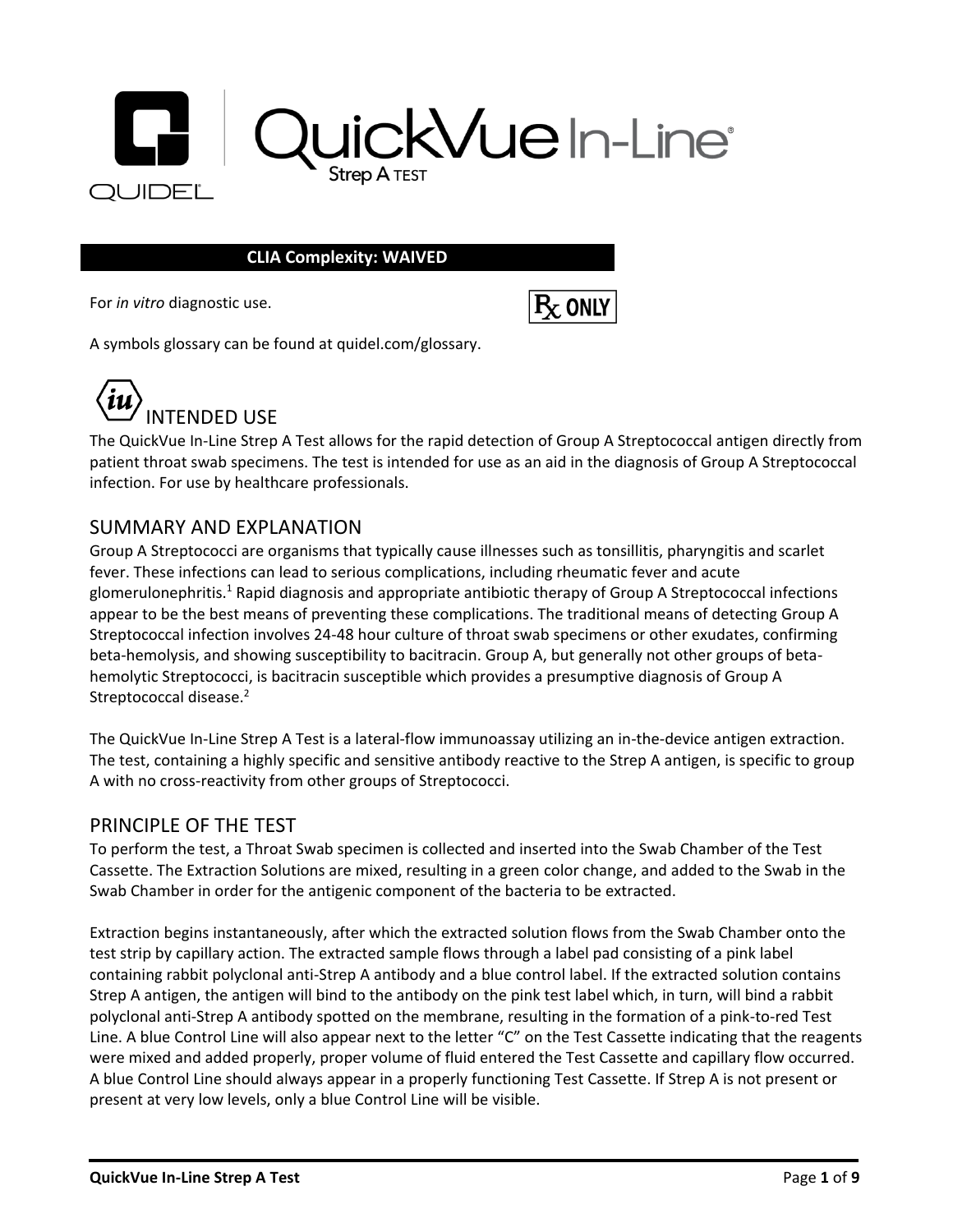# REAGENTS AND MATERIALS SUPPLIED

- Individually packaged Test Cassettes (25):
	- ► Membrane coated with rabbit polyclonal antibody to Strep A.
- Extraction Solution Bottles (25):
	- ► 4M Sodium Nitrite (0.38 mL), and 0.2M Acetic Acid (0.43 mL) inside glass ampule.
- Individually packaged sterile rayon-tipped swabs on green shafts (25).
	- ► Swab is sterile unless envelope is damaged or open.
- Positive Control Swab  $(+)$  (1):
	- ► Heat-inactivated Group A Streptococcus.
- Negative Control Swab  $(-)$  (1):
	- ► Heat-inactivated Group C Streptococcus.
- Package Insert (1)
- Procedure Card (1)
- $\blacksquare$  Extraction Kit (1):
	- ► **5 Tubes and 5 Disposable Droppers for use with Proficiency Testing Samples only. Refer to the Proficiency Testing Section for instructions for use.**

# WARNINGS AND PRECAUTIONS

- For *in vitro* diagnostic use
- Do not use kit contents after the expiration date printed on the outside of the kit.
- Use appropriate precautions in the collection, storage, handling and disposal of patient samples and used kit contents.
- Use of Nitrile or Latex gloves is recommended when handling patient samples. $3$
- The test Cassette must remain sealed in the protective foil pouch until just prior to use.
- The Extraction Solution Bottle contains an acidic solution. If the solution contacts the skin or eye, flush with large volumes of water.
- The Extraction Solution Bottle contains glass, break cautiously.
- If the Extraction Solution Bottle is missing the glass ampule, or the solution is green prior to the breaking of the ampule, discard and use another Extraction Solution Bottle.
- To obtain accurate results, Package Insert instructions must be followed.
- Testing should be performed in an area with adequate ventilation.
- Dispose of containers and unused contents in accordance with Federal, State and Local regulatory requirements.
- Wear suitable protective clothing, gloves, and eye/face protection when handling the contents of this kit.
- Wash hands thoroughly after handling.
- For additional information on hazard symbols, safety, handling and disposal of the components within this kit, please refer to the Safety Data Sheet (SDS) located at quidel.com.

# KIT STORAGE AND STABILITY

Store kit at room temperature, 59°F to 86°F (15°C to 30°C), out of direct sunlight. Kit contents are stable until the expiration date printed on the outer box. Do not freeze.

# SPECIMEN COLLECTION AND STORAGE

**The sterile rayon-tipped Swabs supplied with this kit must be the only swabs used for specimen collection.** 

Collect Throat Swab specimens by standard clinical methods. Depress the tongue with a tongue blade or spoon. Be careful not to touch the tongue, sides or top of the mouth with the Swab. Rub the Swab on the back of the throat, on the tonsils, and in any other area where there is redness, inflammation or pus. Consult standard reference procedures such as the collection method described by Facklam.<sup>4</sup>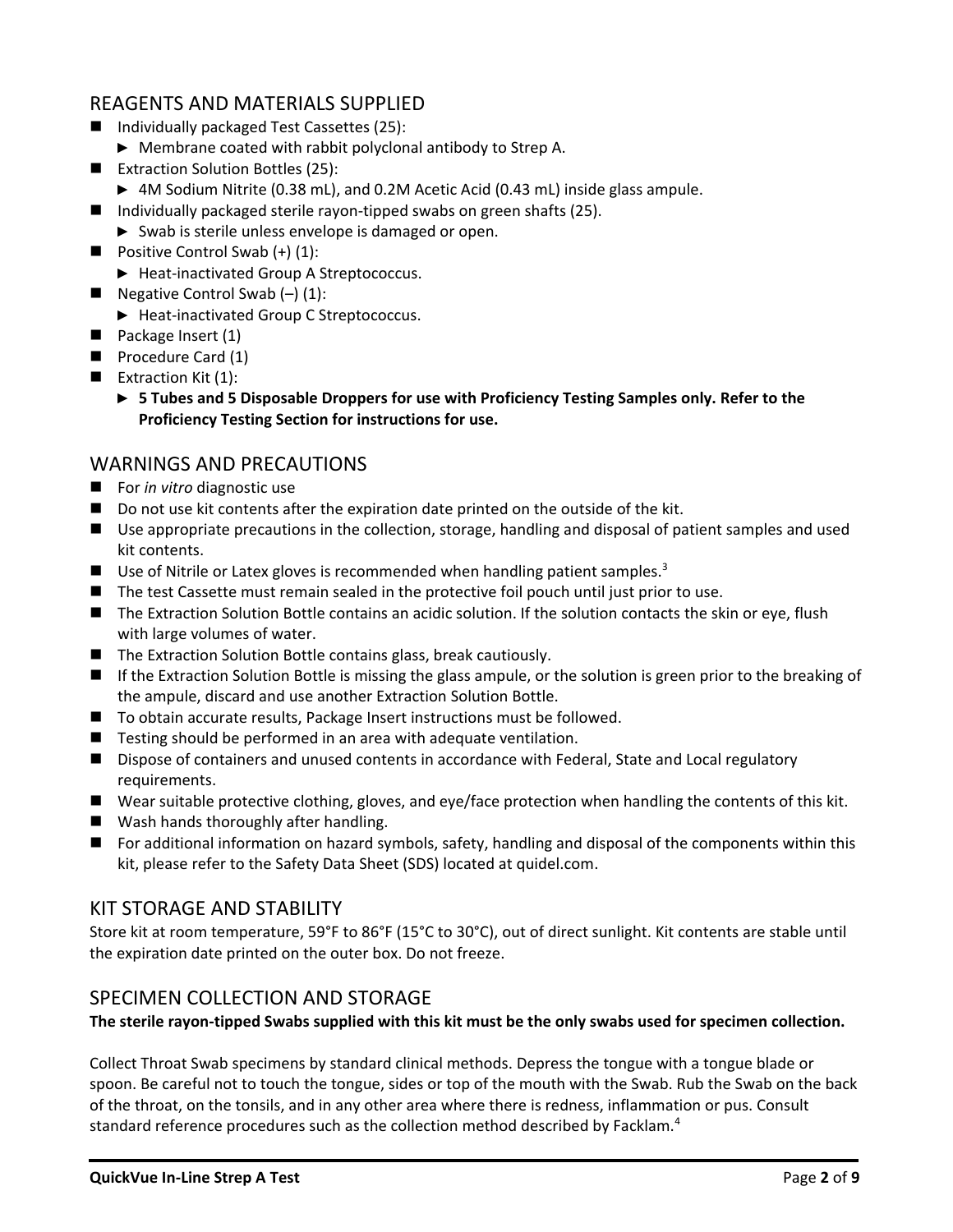Use **only** the rayon-tipped Swabs on green plastic shafts supplied in the kit to collect throat specimens. Other swabs, including other rayon swabs, are incompatible with this test due to their small tip size.

It is recommended that Swab specimens be processed as soon as possible after collection. Swabs can be held in any clean, dry plastic tube or sleeve up to 4 hours at room temperature (15°C to 30°C), or 24 hours refrigerated (2°C to 8°C) before processing. Performance with transport media has not been assessed, however the use of charcoal or agar medium is not recommended.

If a culture is desired, lightly streak the swab on a 5% sheep blood agar plate before using the Swab in the QuickVue In-Line Strep A Test. Do not perform the QuickVue In-Line Strep A Test before streaking the Swab, as the Extraction Solution will destroy the bacteria on the Swab, thereby rendering the organism incapable of successful culturing. Alternatively, Throat Swab specimens can be obtained by dual Swabs or by two sequential Swabs for the culture procedure.

# QUALITY CONTROL

# *Built-in Control Features*

The QuickVue In-Line Strep A Test contains built-in control features. The manufacturer's recommendation for daily quality control is to document these controls for the first sample tested each day.

A control of the extraction procedure is provided by a color change from clear to green as the extraction solutions are mixed. The color change is an indication of extraction reagent integrity and is also an indication that the extraction procedure was correctly performed.

The two-color result format provides a clear-cut readout for positive and negative results. The appearance of a blue Control Line next to the letter "C" provides several forms of control. First, detection components for the specimen and internal control are processed concurrently using identical procedures; therefore, the appearance of the Control Line ensures that functional activity of the detection component is maintained. Secondly, the appearance of the Control Line also ensures that the foil pouch integrity has been maintained and the test Cassette has been stored in such a manner as not to compromise its functionality. Third, the appearance of the Control Line indicates that proper volume of fluid entered the test Cassette and capillary flow occurred. This would indicate that the test Cassette was assembled properly, by acting as a check for all membrane interfaces and proper positioning of components. If the Control Line does not develop within 5 minutes, the test result is invalid.

A negative background control is provided by the clearing of background color in the Result Window and indicates that there were no immunological interfering substances in the specimen. This area should be white to light pink within 5 minutes and not interfere with the reading of the test result. If background color remains in the Result Window which interferes with your ability to read the test result, your result may be invalid. In this case, contact Quidel Technical Support.

# *Positive and Negative Quality Control*

External controls may also be used to demonstrate that the reagents and assay procedure perform properly.

Quidel recommends that Positive and Negative Controls be run once for each untrained operator, once for each new shipment of kits - provided that each different lot received in the shipment is tested - and as deemed additionally necessary by your internal quality control procedures, and in accordance with Local, State, and Federal regulations or accreditation requirements. If controls do not perform as expected, do not use the test results. Repeat the test or contact Quidel Technical Support.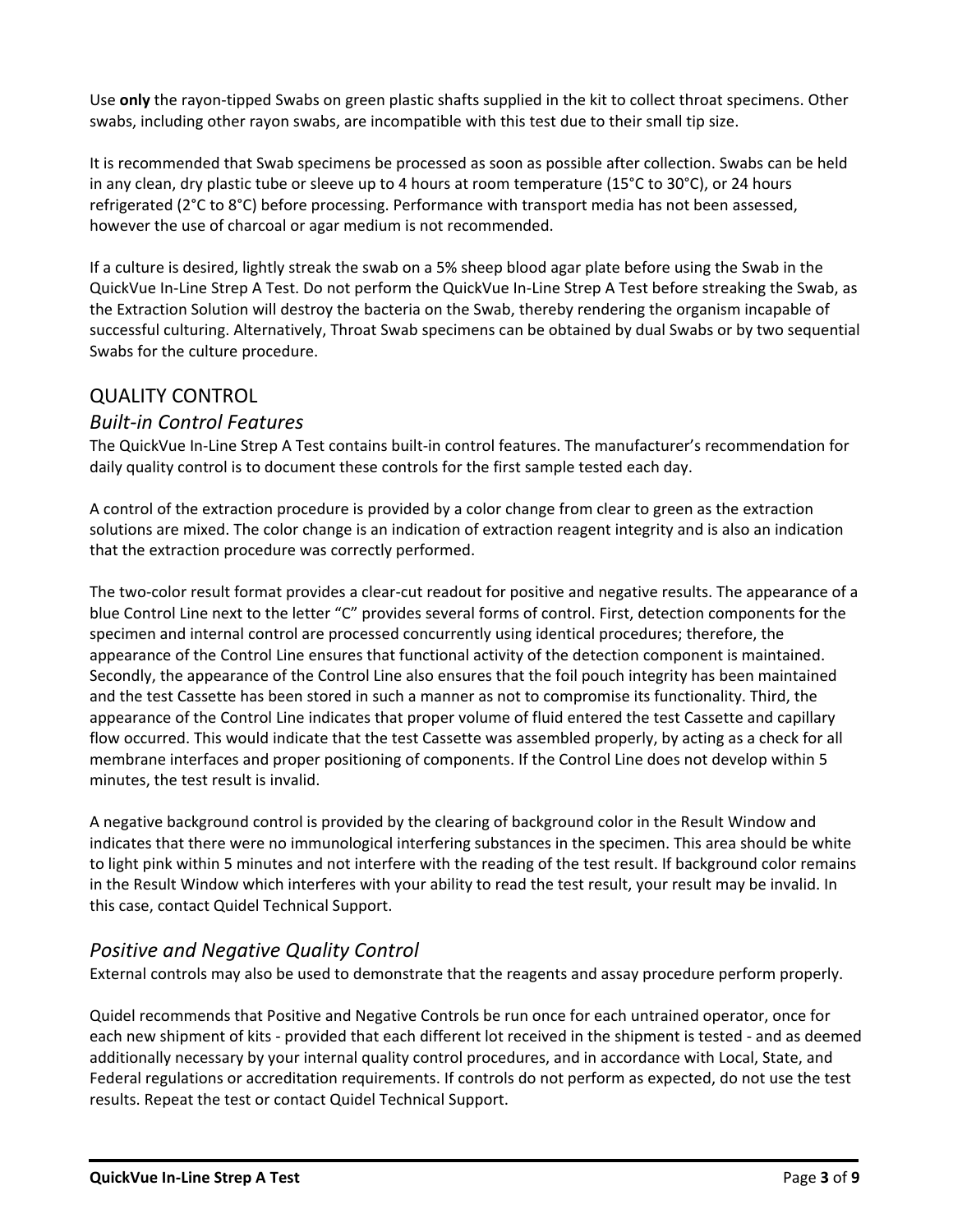Positive and Negative Control Swabs are supplied in the kit. Additional Control Swabs may be obtained by ordering Quidel Cat. #00345. To test using a Positive or Negative Control Swab, remove the Control Swab from its container and insert it into the QuickVue In-Line Strep A Test Cassette Swab Chamber. Continue with the assay as instructed in the **TEST PROCEDURE** Section.

To test using a liquid control (Cat. #00354), shake the Control Solution Bottle vigorously. Hold the bottle vertically and place one free falling drop of liquid control on a sterile rayon-tipped Swab provided in the kit. Insert the Swab into the QuickVue In-Line Strep A Test Cassette Swab Chamber. Continue with the assay as instructed in the **TEST PROCEDURE** Section.

#### TEST PROCEDURE

*Important:*

- Gloves should be worn when handling human samples.
- Do not use the Extraction Solution if it is green prior to breaking the ampule.
- For proficiency testing, follow the alternate test procedure under PROFICIENCY TESTING SURVEY **PROCEDURE.**

#### **BEFORE TESTING:**

- **MUST** use the Swabs provided in the kit.
- Remove the test Cassette from foil pouch and place on a clean, dry, level surface. Using the notch at the back of the chamber as a guide, insert the swab **completely** into the Swab Chamber.
- Squeeze ONCE to break the glass ampule inside the Extraction Solution Bottle.





#### **PERFORM THE ASSAY:**

■ Vigorously shake the Bottle 5 times to mix the solutions. Solution should turn green after the ampule is broken.

#### *Solution must be used immediately.*

■ Remove the cap. Holding bottle vertically, quickly fill the chamber to the rim (approximately 8 drops).

**Begin timing.**

**If liquid has not moved across the Result Window in 1 minute, completely remove the Swab and re-insert. If liquid still does not move across, retest with a new specimen, Test Cassette and Extraction Solution Bottle.**

The test Cassette should not be moved until the assay is complete.

◼ **READ RESULTS AT 5 MINUTES.** SOME POSITIVE RESULTS MAY BE SEEN EARLIER.





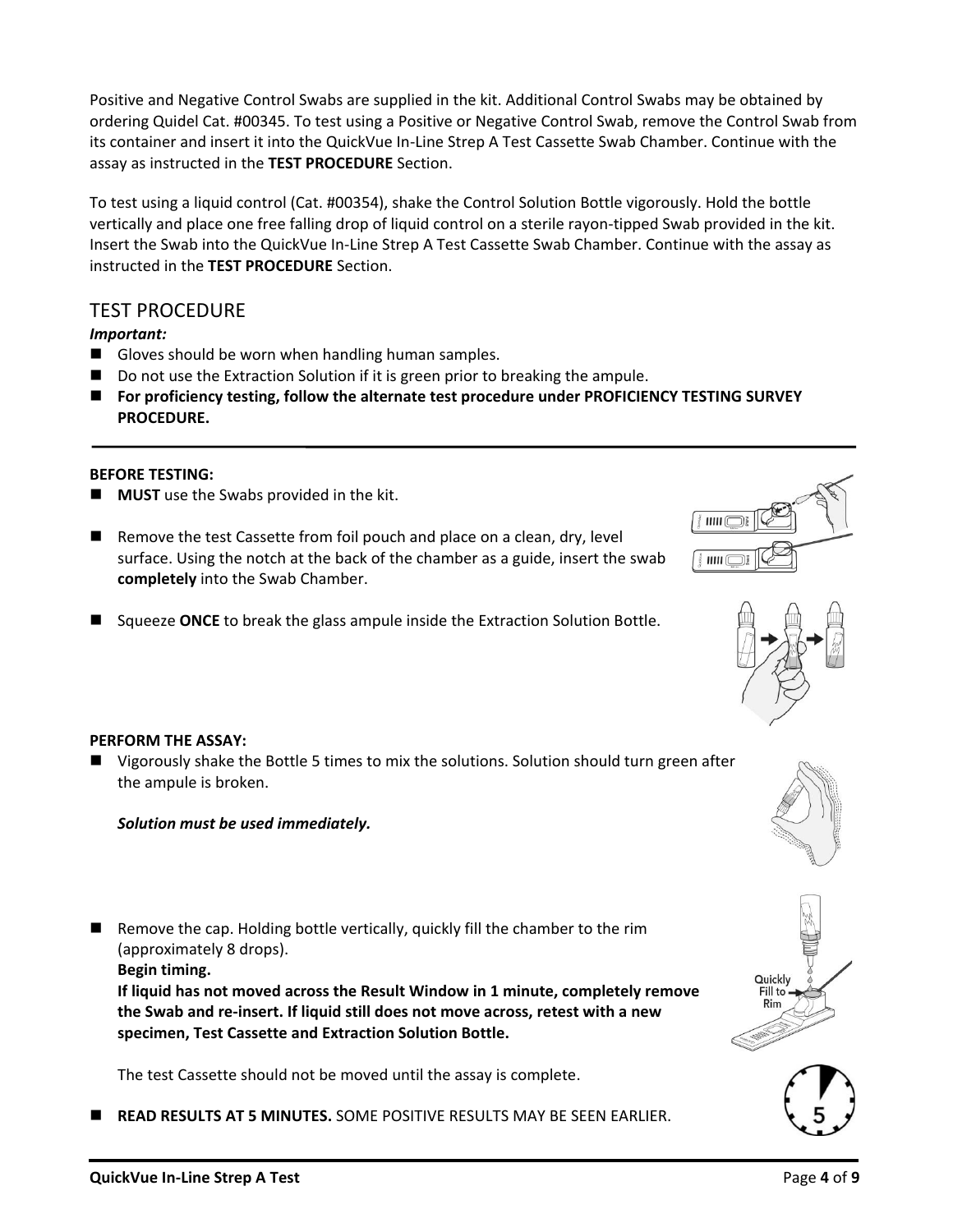# INTERPRETATION OF RESULTS

#### *Positive Result:*

The appearance of any pink-to-red line next to the letter "T" in the Result Window, along with a blue Control Line next to the letter "C", means that the test is positive for Group A Streptococcus.

*\*Look closely! This is a positive result. Even if you see a very faint, pink Test Line and a blue Control Line, you must report the results as POSITIVE. The positive test line is usually very prominent, but test line intensity can vary.*

#### *Negative Result:*

The appearance of only the blue Control Line next to the letter "C" in the Result Window means that the test is negative. A negative QuickVue result means that the swab is presumptive negative for Group A Streptococcus.

#### *Invalid Result:*

If the blue Control Line does not appear next to the letter "C" at 5 minutes, the test is considered INVALID, and the test result cannot be used. If this occurs, retest using a fresh swab and a new QuickVue Test Cassette or contact Technical Support.



*For a photographic example of the test results, please see the Procedure Card.*

#### PROFICIENCY TESTING SURVEY PROCEDURE

The testing procedure for Proficiency Survey swab specimens is outlined below. **This procedure must be followed to ensure accuracy** with the QuickVue test on Proficiency Survey swab specimens because Proficiency Testing swab tips are smaller in size than the swabs provided for use with the kit.

- Place a clean tube from the Extraction Kit in a test tube rack.
- Squeeze to crush the glass ampule inside the Extraction Solution Bottle as described in the TEST **PROCEDURE** Section.
- Dispense 8 DROPS from the Extraction Solution Bottle into the tube. Place the proficiency swab into the tube. Hold the bottom of the tube so that the swab head is slightly compressed. Rotate the swab 3 times.
- WAIT 1 MINUTE
- Express all liquid from the swab head in the tube by rolling the swab against the inside of the tube and pressing slightly as it is withdrawn from the tube. Discard the swab.
- Fill the Disposable Dropper **to the fill line** with the solution from the tube and add the contents into the Test Cassette Swab Chamber.
- Read the result at 5 minutes. See **INTERPRETATION OF RESULTS** Section.

#### LIMITATIONS

- The contents of this kit are for use in the **qualitative** detection of Group A Streptococcal antigen from throat swab specimens only. Failure to follow the test procedure and interpretation of test results may adversely affect performance and/or produce invalid results.
- Respiratory infections, including pharyngitis, can be caused by Streptococcus from serogroups other than group A as well as other pathogens. The QuickVue In-Line Strep A Test will not differentiate asymptomatic carriers of Group A Streptococcus from those exhibiting Streptococcal infection.<sup>5</sup> In rare cases, test specimens heavily colonized with *Staphylococcus aureus* (> 10<sup>10</sup>) can yield false positive results.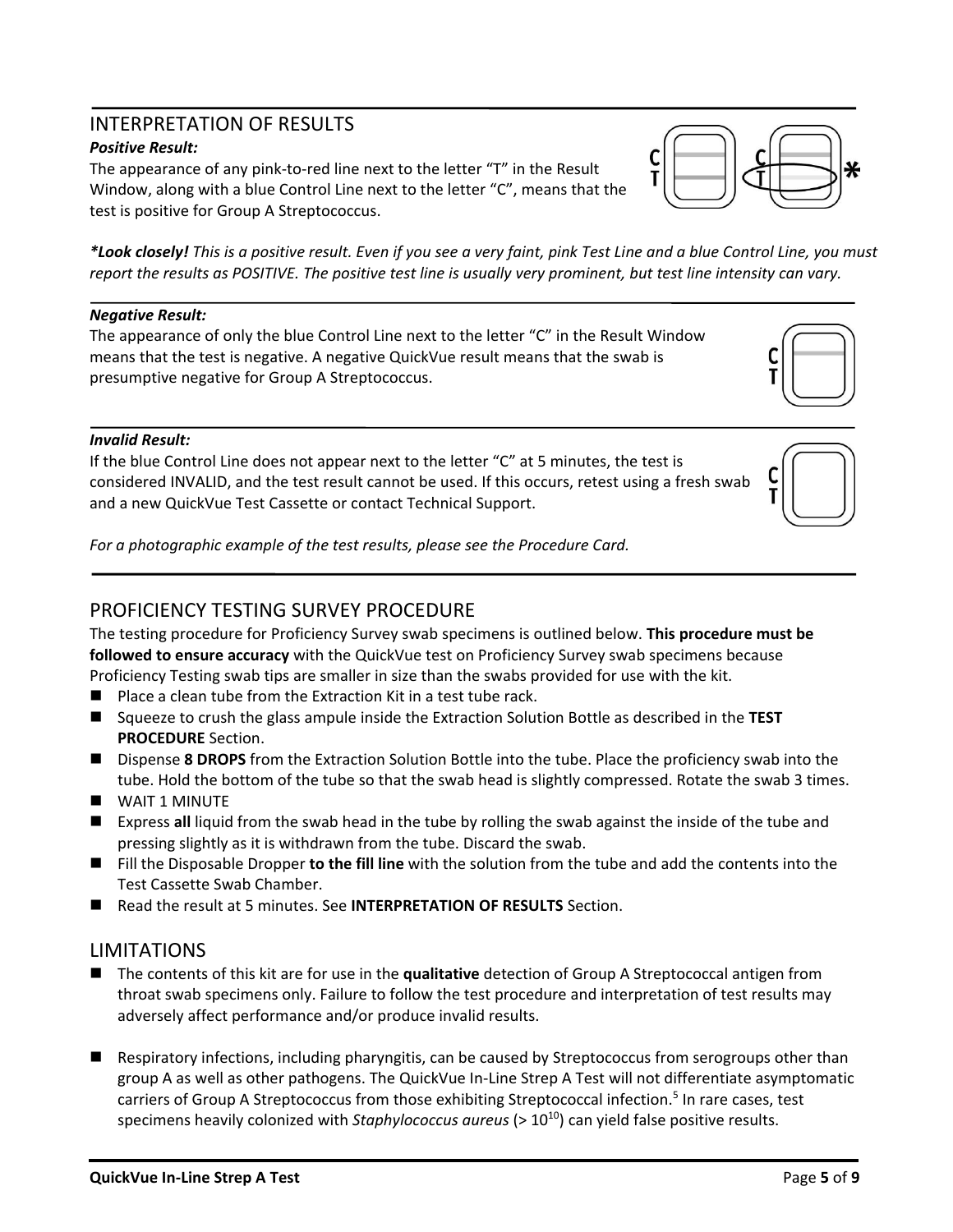■ Test results must always be evaluated with other data available to the physician. A negative test result might occur if the level of extracted antigen in a sample is below the sensitivity of the test. Additional follow-up testing using the culture method is recommended if the QuickVue test result is negative.

# EXPECTED VALUES

Group A Streptococci are responsible for about 19% of all upper respiratory tract infections, but the incidence varies by clinical setting.<sup>6</sup> Streptococcal pharyngitis is seasonal in nature with the highest prevalence found during the winter and early spring. The highest incidence of this disease is found in crowded populations such as military bases and in school-aged children, and is evenly distributed between males and females.<sup>7</sup>

# PERFORMANCE CHARACTERISTICS

#### *Clinical Sensitivity and Specificity*

The QuickVue In-Line Strep A Test will yield positive test results with specimens containing 5x10<sup>5</sup> Group A Streptococci organisms per test.

A multi-center evaluation of the QuickVue test was conducted to determine the clinical performance of the test relative to standard culture techniques. A total of five hundred thirty-seven (537) throat swab specimens were collected from patients presenting with pharyngitis. Prior to performance of the QuickVue test, each swab specimen was inoculated onto a sheep blood agar plate containing a bacitracin disk and incubated at 37°C for 48 hours for culture evaluation. All cultures were confirmed for the presence of Group A Strep using commercial latex agglutination assays.

Swabs were either tested in the QuickVue test immediately upon collection at the field site (fresh specimens) or frozen and shipped overnight to Quidel. Testing with the QuickVue test was performed by trained technicians and by users in the field with various levels of work experience and educational backgrounds.

Of the five hundred thirty-seven (537) total specimens, three hundred and one (301) fresh specimens were tested by field users while the other two hundred thirty-six (236) frozen specimens were tested by trained technicians at Quidel. Ten (10) additional specimens tested resulted in uninterpretable results and were eliminated from the analysis.

In the field study, two hundred forty (240) specimens were found to be negative by SBA culture and two hundred twenty-five (225) were also negative by the QuickVue test; similarly, sixty-one (61) specimens were found to be positive by SBA culture and fifty-three (53) were also positive by the QuickVue test. Based on this data, specificity was 94% and sensitivity was 87% for the QuickVue test, 95% confidence intervals were calculated to be 91%-97% and 78%-95% for specificity and sensitivity, respectively. Overall agreement between SBA culture and QuickVue was 92% (278/301).

In a separate study conducted at Quidel, one hundred thirty-six (136) specimens were found to be negative by SBA culture and one hundred thirty-five (135) were also negative by the QuickVue test; similarly, one hundred (100) specimens were found to be positive by SBA culture and ninety-two (92) were also positive by the QuickVue test. Based on this data, **specificity was 99%** and **sensitivity was 92%** for the QuickVue test, 95% confidence intervals were calculated to be 96%-100% and 87%-97% for specificity and sensitivity, respectively. **Overall agreement between SBA culture and QuickVue was 96% (227/236).**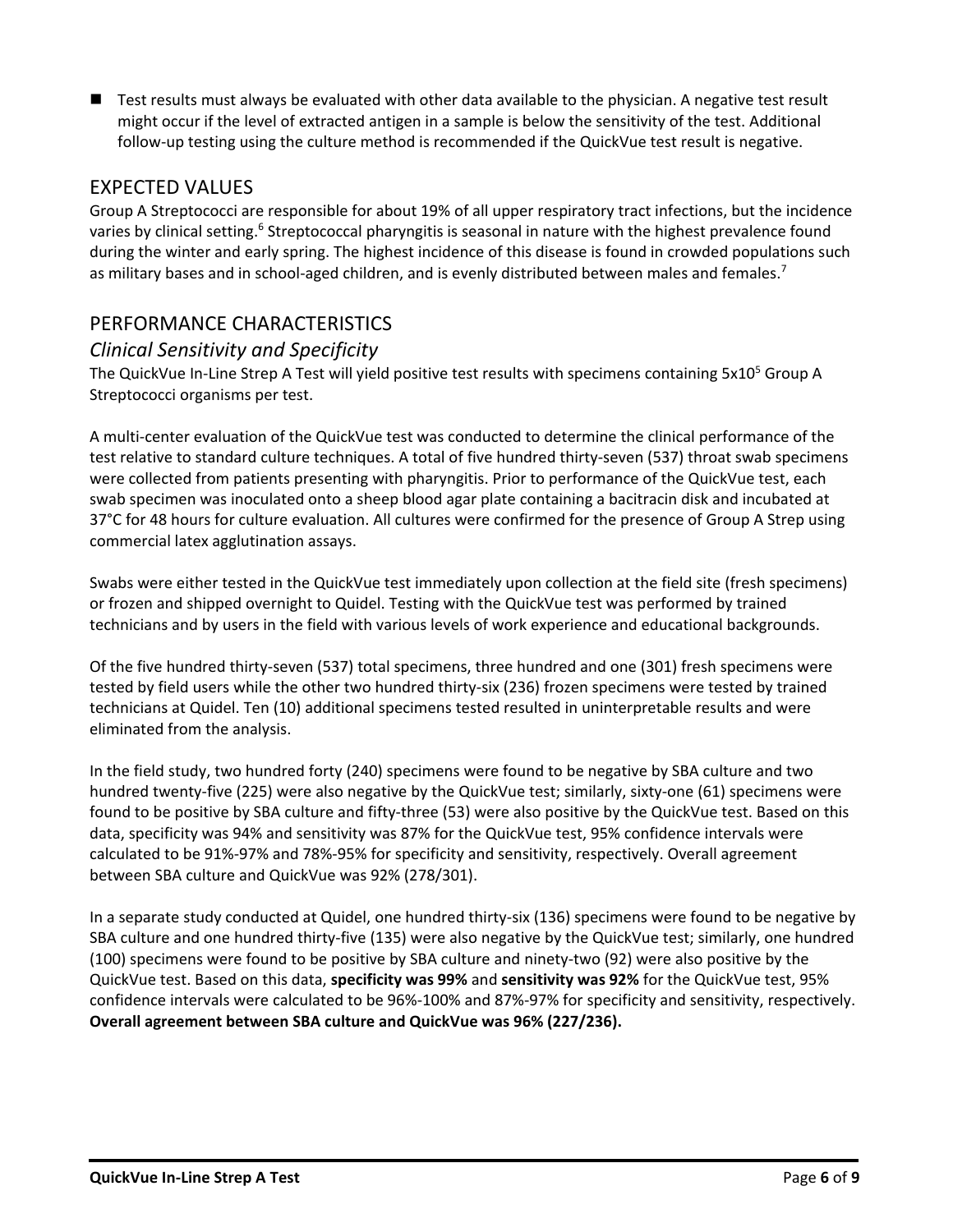| <b>Culture Classification</b>       | <b>Field Users</b>   |           | <b>Trained Technicians</b> |           |
|-------------------------------------|----------------------|-----------|----------------------------|-----------|
|                                     | <b>Correct Calls</b> | % Correct | <b>Correct Calls</b>       | % Correct |
| Negative                            | 225/240              | 94        | 135/136                    | 99        |
| $1+$                                | 3/9                  | 33        | 2/5                        | 40        |
| $2+$                                | 7/9                  | 78        | 6/6                        | 100       |
| $3+$                                | 18/18                | 100       | 39/39                      | 100       |
| 4+                                  | 25/25                | 100       | 45/50                      | 90        |
| <b>Overall Agreement to Culture</b> | 278/301              | 92%       | 227/236                    | 96%       |

#### **Specimen Mix in Population**

# PHYSICIAN'S OFFICE LABORATORY (POL) STUDIES

An evaluation of the QuickVue In-Line Strep A Test was conducted at four Physicians' Offices using a panel of coded specimens. Testing was performed by physician's office personnel with diverse educational backgrounds and work experience at different locations. The proficiency panel contained negative, low positive, moderate positive and high positive specimens. Each specimen level was tested in replicates of five at each site over a period of three days.

The results obtained at each site ranged from 88%-100% agreement with the expected results. No significant differences were observed within run (five replicates), between runs (three different assay days), or between sites (four POL sites).

# *Crossreactivity*

Group C Streptococcus, Group G Streptococcus, *S. aureus, N. subflava, H. influenza, C. albicans, N. meningitidis, N. gonorrhoea, B. catarrhalis, E. faecalis, S. pneumoniae*, and *S. mutans* were tested in the QuickVue In-Line Strep A Test at levels exceeding 10<sup>7</sup>/test and did not affect the expected test results.

# **ASSISTANCE**

If you have any questions regarding the use of this product or to report a product problem, please contact Quidel Technical Support at 1.800.874.1517 (in the U.S.) or technicalsupport@quidel.com. If outside the U.S., further information can be obtained from your distributor, or directly from Quidel at one of the numbers listed below. Reference quidel.com to see more options for Support.

| Country                                    | <b>Phone</b>             | <b>E-Mail Address</b>            |
|--------------------------------------------|--------------------------|----------------------------------|
| Europe, Middle East and Africa             | +353 (91) 412 474 (main) | emeatechnicalsupport@quidel.com  |
|                                            | 1800 200441 (toll free)  |                                  |
| Austria                                    | +43 316 231239           |                                  |
| Belgium                                    | +32 (2) 793 0180         |                                  |
| France                                     | 0 (805) 371674           |                                  |
| Germany                                    | +49 (0) 7154 1593912     |                                  |
| <b>Netherlands</b>                         | 0 800 0224198            |                                  |
| Switzerland                                | 0 800 554864             |                                  |
| United Kingdom                             | 08003688248              |                                  |
| Ireland                                    | +353 (91) 412 474        |                                  |
| Italy                                      | +39 (800) 620 549        |                                  |
| North America, Asia-Pacific, Latin America | 858.552.1100             | technicalsupport@quidel.com      |
| Canada                                     | 437.266.1704 (main)      | technicalsupport@quidel.com      |
|                                            | 888.415.8764 (toll free) |                                  |
| China                                      | 0400 920 9366 or         | chinatechnicalservice@quidel.com |
|                                            | +86 021 3217 8300        |                                  |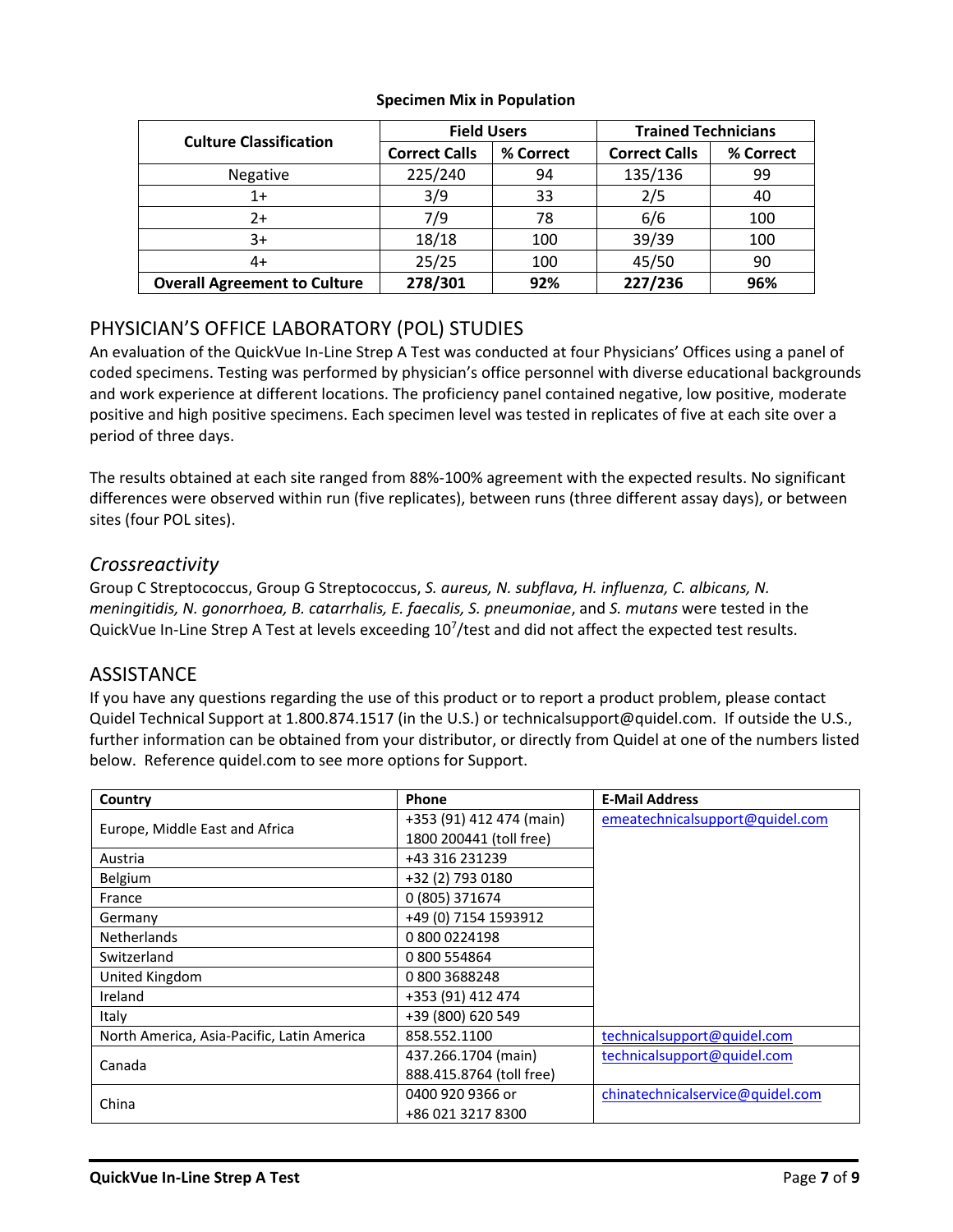#### REFERENCES

- 1. Rammelkamp C.H., Jr. Principles of Internal Medicine, 8th Edition, 1977, pp. 814–820.
- 2. Youmans G.P., Paterson P.Y., and Sommers H.M. The Biological and Clinical Basis of Infectious Disease, 1975, pp. 172–185.
- 3. Biosafety in Microbiological and Biomedical Laboratories, 5<sup>th</sup> Edition, U.S. Department of Health and Human Services, CDC, NIH, Washington, D.C. (2007).
- 4. Facklam, R.R. and Washington II, J.A. Manual of Clinical Microbiology, Balows, A. ed. 5th Edition, 1991, 29:241.
- 5. Rammelkamp C.H., Jr. Ibid., pp. 814.
- 6. Lauer B.A., Reller L.B., and Mirrett S. Journal of Clinical Microbiology, 17:338–340, 1983.
- 7. Wannamaker L.W. New England Journal of Medicine, 282: 23–31, 78–85, 1970.

00343 – QuickVue In-Line Strep A 25-Test Kit 00343IN – QuickVue In-Line Strep A 25-Test Kit 00343SC – QuickVue In-Line Strep A 25-Test Kit 00345 – QuickVue Strep A Control Swab Set 00354 – QuickVue Strep A Liquid Control Set



# **IVD**

**REF** 

# $\epsilon$



MDSS GmBH Schiffgraben 41 30175 Hannover, Germany



**Quidel Corporation** 10165 McKellar Court San Diego, CA 92121 USA **quidel.com**

#### **Swab**



MDD 93/42/EEC



Copan Italia S.p.A. Via F. Perotti, 10 25125 Brescia, Italy

#### **0563122EN00 (04/22)**